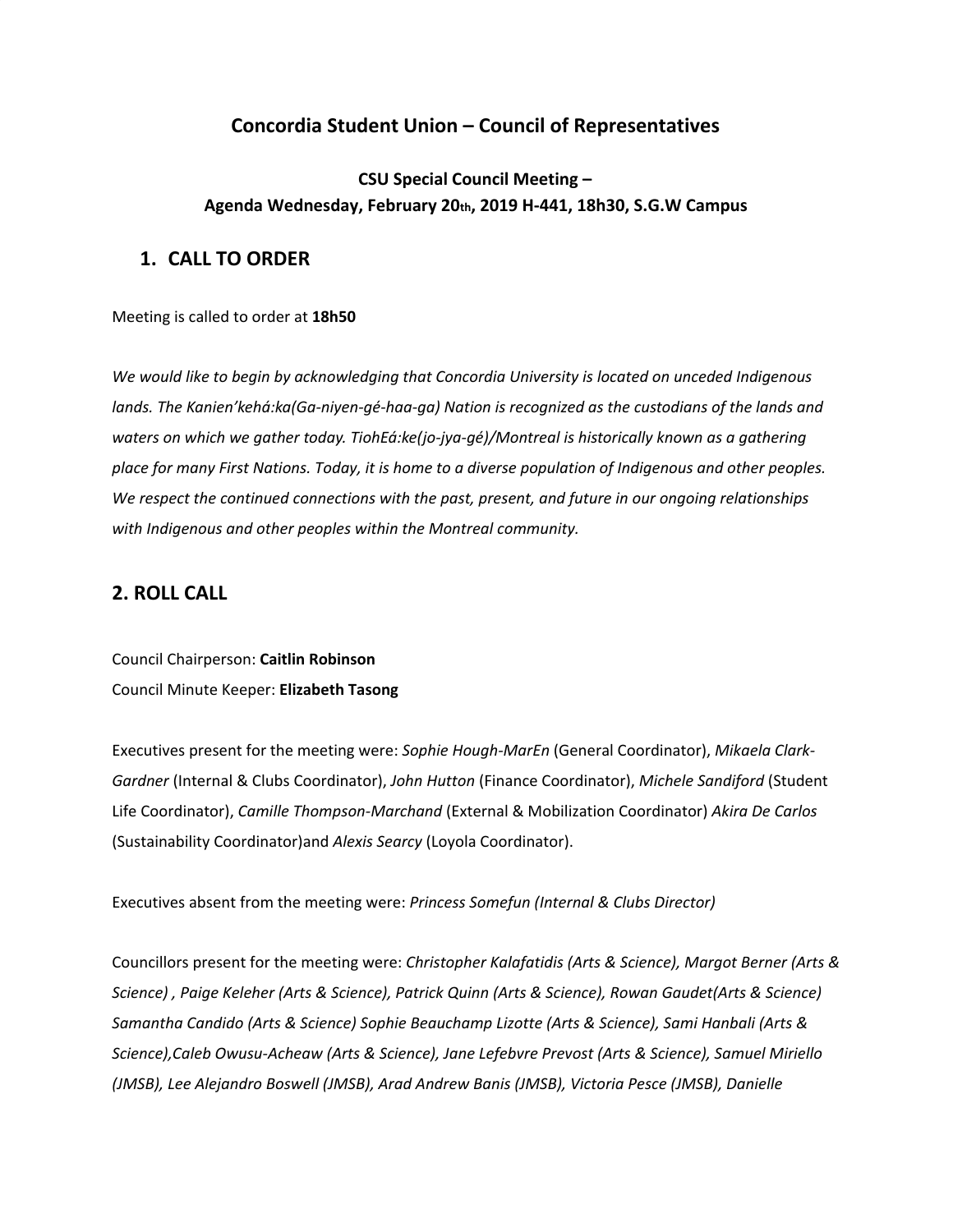*Vandolder-Beaudin (JMSB), James Hanna (ENCS), David Ferraria (ENCS), Eduardo Malorni (ENCS),Patrick* Lavoie (ENCS), and Eliza McFarlan ( FINE ARTS), Zoe Zeitouni (Arts & Science), Jad Faraj Abi Semaan (Arts *& Science),*

Councillors absent for the meeting were: *Hilal Ghanem (Arts & Science), Rory Blaisdell (JMSB), Marlène Iradakunda (Arts & Science), Jarrad Haas ( FINE ARTS),*

## **3. Approval of the Agenda**

- **4. Consent Agenda**
- **a) Approval of Previous Minutes**
- **b) Reports from Committees**
- **c) Executive Reports**
- **d) Chairperson's Report**

## **5. Presentations and Guest Speakers**

**Michaela-Clark Gardner:** Explains why the policy committee did not approve the Concordia Student Nightline fee levy application

## **a) Fee Levy Application: Concordia Student Nightline**

### *Guest presenter: Jade Se*

The nightline is an anonymous, active-listening service for Concordia students. They aim to expand to 7 nights a week, which would require 56 volunteers.

Margot Berner: Thinks the fee levy should be granted, regardless of standing regulations as students have shown interest

Guest Speaker: The nightline provides a space for students to have a warm supportive ear

Jane Lefebvre-Provost: What is the required number of signatures and how many did they have

Mikaela Clark-Gardner: They had 755

Jane Lefebvre-Provost: How many calls do you guys get

Guest Speaker: That information is confidential, however, we do get a surge around finals and midterms

Sophie Beauchamp: Why does the line close at 3am and are you guys interested in adding texting?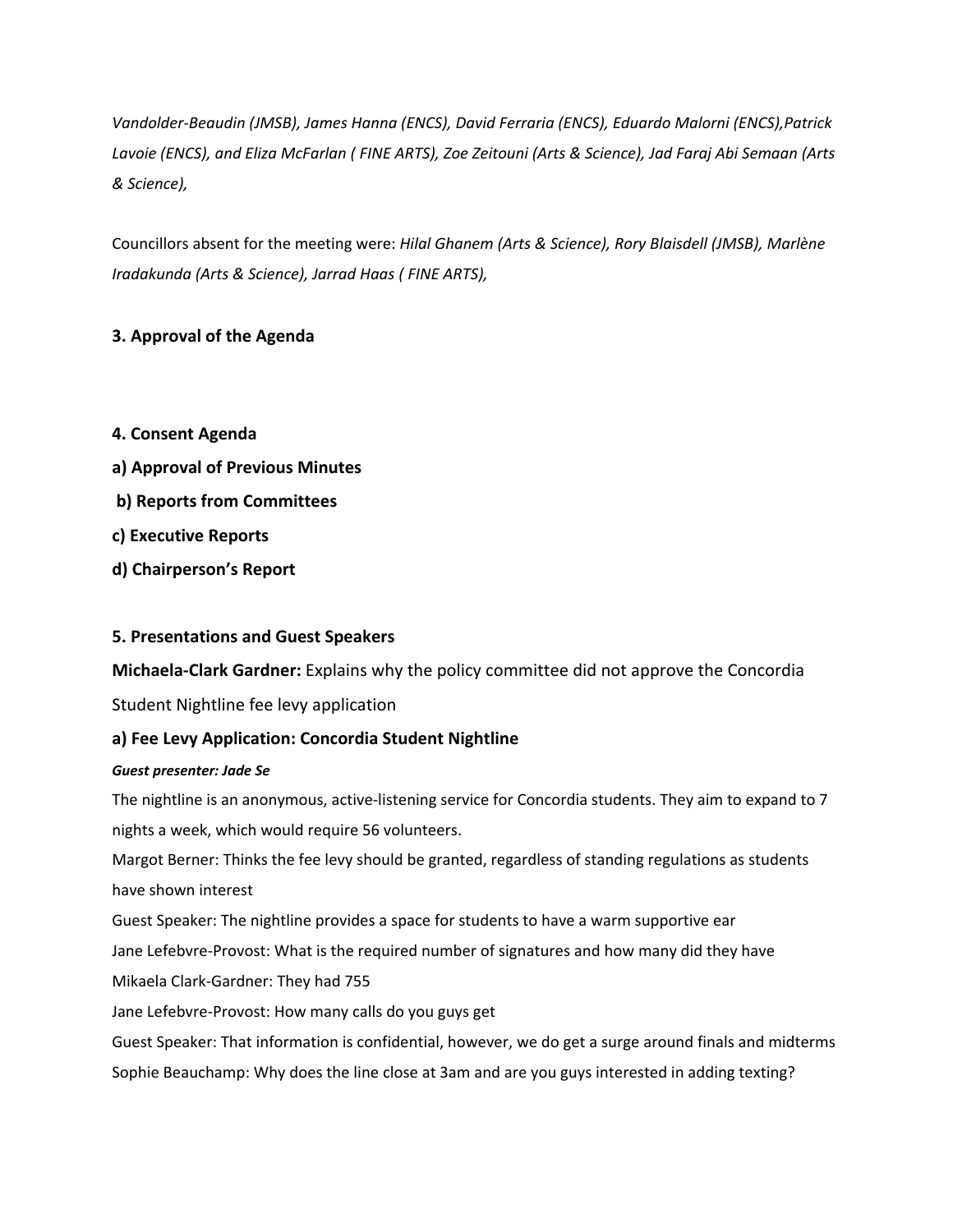Guest Speaker: We are definitely open to expanding to after 3am, as well as texting but it would require more training and capital

Eduardo Malorni: How do you guys plan to market this more?

Guest Speaker: With more capital we could market better and have been reaching out in the community Jane Lefebvre-Provost: How will marginalized volunteers be included?

Guest Speaker: I agree that is something we need to think more deeply about, we have reached out to many organizations/ student groups

Patrick Quinn: Have you guys considered talking to school faculties

Guest Speaker: Yes, We have

Mikaela-Clark Gardner: As we cannot pass the fee-levy due to standing regulations you guys can go to the Judicial Board to see if we can not-withstand the regulations. In addition, during bi-elections you all can get the signatures you missed.

Chris Kalafitidis: I think the best thing is to have the vote and let it go to Judicial Board.

Sophie Hough-Martin: I suggest not having a vote on something that we don't know is legally possible.

Sophie- Beauchamp: I move to send the interpretation of by-law

Seconded by James Hanna

Patrick Quinn: This does not change the fact that Nightline needs an answer tonight

Sophie Hough-Martin: Is there any guarantee that this motion will work?

Chairperson: No

### b) Fee Levy Application: SEIZE

*Guest presenter: Drew Oja Jay*

James Hanna: Your budget shows that you're paying yourselves more than putting money into actual projects.

Guest Speaker: The current matter at hand is the procedure, and the budget passed through policy committee

Jane Lefebvre-Provost: Why does the general coordinator make more than others?

Guest Speaker: They have more hours and also we need to ensure the salary is reflective of the professionals we aim to attract.

James Hanna: Why should we give you \$250,00 so you can skim off the top and act as middle men. Guest Speaker: It is not being a middle men, the incubator is more in-depth which is reflective in our operations.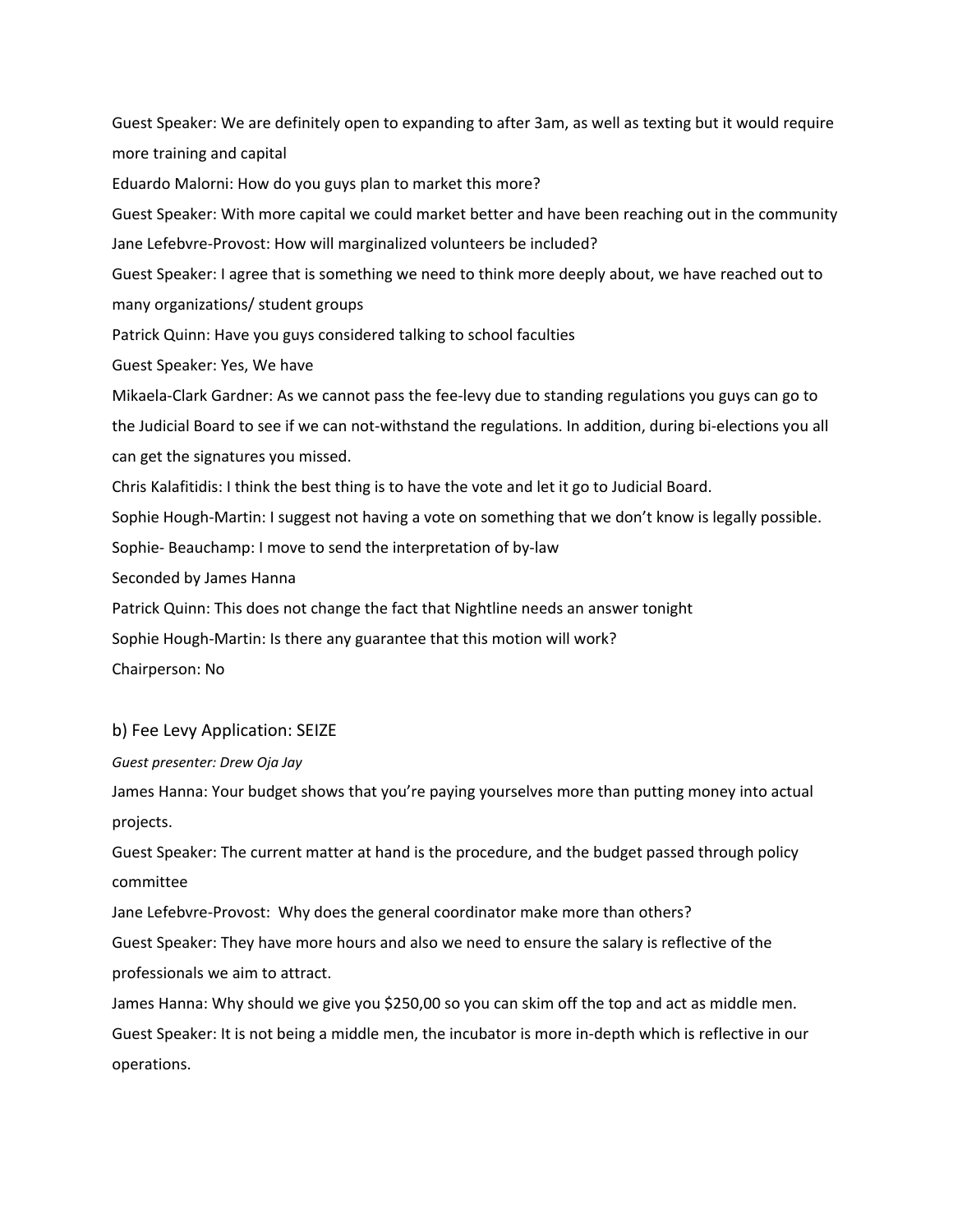Sam: It is very normal for incubators to have these types of cost, the staff are going to teach about a form of business that is less common and they are ensuring these ventures will be successful. Jane Lefebvre-Provost: It is very common for 60% of operational costs to be for salaries Danielle Vandoldes-Beaudin: What is the membership fee? Guest Speaker: In the case of the fee-levy that would be the membership fee for students James Hanna: Why should CSU give you money to make a Marxist Utopia? Jane Lefebvre-Provost: Point of Order John Hutton: It's not only about personal values, the question is whether students should have this opportunity Patrick Quinn: So what is the membership process?

Guest Speaker: Yes, it will be for students to demonstrate a knowledge of the solidarity economy Sophie-Beauchamp: The membership process seems restrictive, and my understanding is fee levy associations should be very open

James Hanna: The class of membership that requires 1,000\$ of donations holds 40% of your board of governors.

Guest Speaker: I would ask the councillor educate themselves on a solidarity economy

Jane Lefebvre-Provost: It makes me personally uncomfortable that concordia students only have access to 40% of board seats. Why is there that limitation?

Guest Speaker: The structure is meant to bring together numerous groups/ alliances.

Margot Berner: How does this benefit everyone that pays the fee levy.

Guest Speaker: It will be an educational place, where workshops will be offered.

Samantha Candido: There is a provision that suggests you all will expand across Canada, and I know from previous experience that the worker-member fee ensure people are commited

Guest Speaker: We did amend that section in response to your question, and the worker-member fee is

1% of your annual salary to ensure people are invested

Patrick Quinn: Just to clarify the SAELC fund is out of the picture

Guest Speaker: No, that is a seperate referendum

Eduardo Malorni: How do you justify asking for 2,000\$ last meeting and now 250,000\$

Guest Speaker: The 2,000\$ is for current operations, and 250,000\$ is for future operations, based on

student interests this is something that is important.

James Hanna: We would be giving 250,00\$ to outside organizations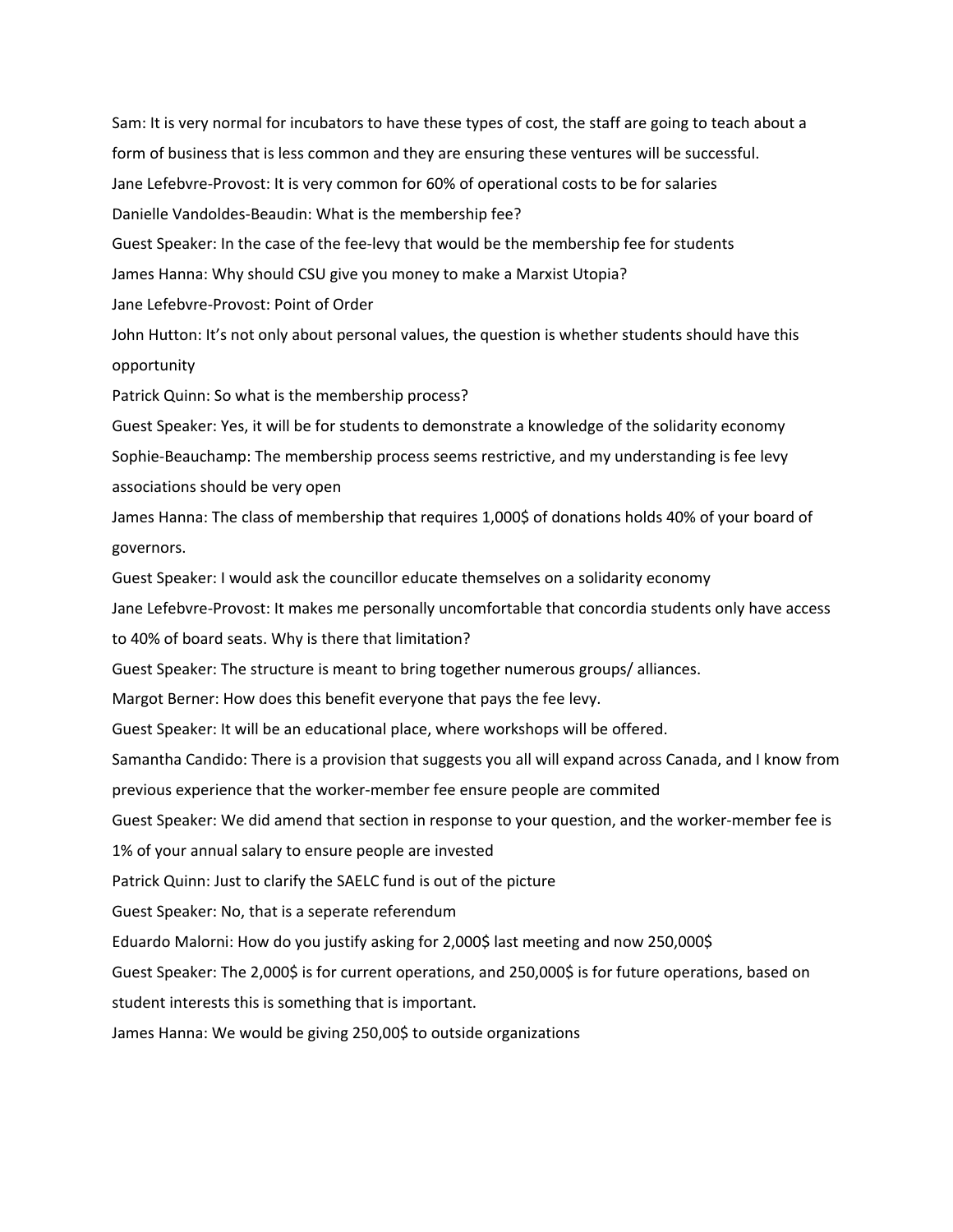Jane Lefebvre-Provost: Sends question to referendum- Do you agree to pay 35 cents per credit indexed to inflation in accordance with the Consumer Price Index of Canada, towards the establishment of a Solidarity Economy Incubator as proposed by SEIZE, effective Fall 2019? Seconded by Patrick Quinn Jane Lefebvre-Provost: Would you two be salaried positions of SEIZE Guest Speaker: Personally, I have no intention of holding a salaried position Rowan Gaudet: There's a part in the by-laws that is not clear Mikaela Clark-Gardner: I don't know of any fee-levy group being supported through the SAELC fund, this would create a precedent. Margot Berner: I am not comfortable as a member of policy for something in the by-laws to have changed and separating the referendum questions is not usual Sam: Alot of students have signed for this and it will be democratic, and it's not a black box where money disappears. I believe students should be able to vote for it. Jane Lefebvre-Provost: What will SEIZE do to ensure an equitable and diverse board/ staff Guest Speaker: We're going to try our best Margot Berner: Hasn't the question changed Guest Speaker: The question has not changed, and the SAELC fund referendum has not been submitted and is not on the floor Chris calls the question Seconded by Jane Lefebvre-Provost Danielle requests a secret ballot

Motion sent to referendum fails

Guest Speaker: I feel it telling that council was prepared to pass a referendum that did not withstand regulations, but not a group that was in accordance with all regulations. I would like to thank everyone that voiced their support and we will be appealing to the judicial board.

### c) Fee Levy Application: WUSC

#### *Guest presenter: Andrea Gauthier*

WUSC is a refugee program that aims to sponsor refugees to come to Concordia. Jad: Firstly, thank you for coming. I want to know more about the organization as a whole.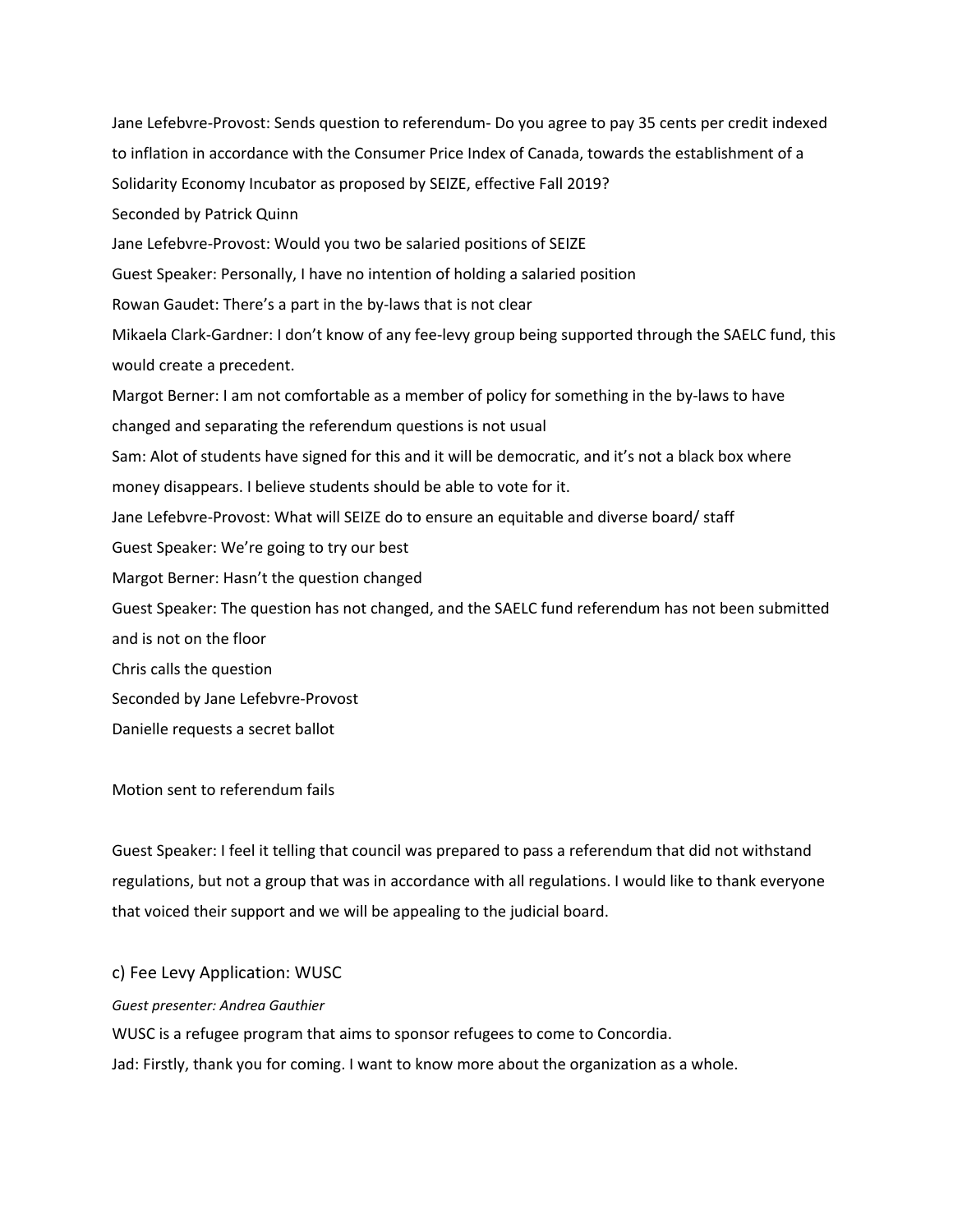Guest Speaker: It is a national non-profit organization with a headquarters based in Ottawa. In Canada, it is focused on refugee resettlement.

Jane Lefebvre-Provost: Moves to send question to referendum

Seconded by Chris Kalafitidis

Patrick Quinn: Why was this not recommended to go to referendum?

Mikaela Clark-Gardner: There were blanks in the budget and a large leap in the number events.

Guest Speaker: That was to indicate future costs, and considering the number of events we are having now that is a natural expansion.

Mikaela Clark-Gardner: For a budget there has to be estimates

Guest Speaker: Here is the estimates for sponsoring one student a year

Margot Berner: Is everything volunteer based?

Guest Speaker: Yes, everything is and they receive support from salaried workers from the larger organization. WUSC is a sponsorship agreement holder with the canadian government. Having the fee levy would provide a sustainable model.

Rowan Gaudet: There's a drastic difference between the Refugee Centre sponsorship costs and yours? Guest Speaker: It is hard to speak to why there are organizational differences

Jad: What is the cost to sponsor one student, and as a committee under a larger organization how does the head office have control over how the money is spent.

Guest Speaker: Around 25,000\$ and the organization has little control expect for in the SRP fund which covers beuracratic /immigration costs.

Jad: How would you emotional support this person enough?

Guest Speaker: I have been a part of WUSC since my first year in CEGEP and i understand the

importance of building a bond. Also, we have reached out closely to the Syrian Student Association and MSA among other groups.

James Hanna: What's the chance groups with fee levy funding continue to sponsor?

Guest Speaker: Much of this is the choice of the sponsoree, some may decide to change schools or locations etc…

Chris Kalafitdis moves to call the question

Seconded by Jad

#### **The motion passes**

Chris Kalafitidis motions for a recess

Seconded by Danielle

#### *Motion passes unanimously*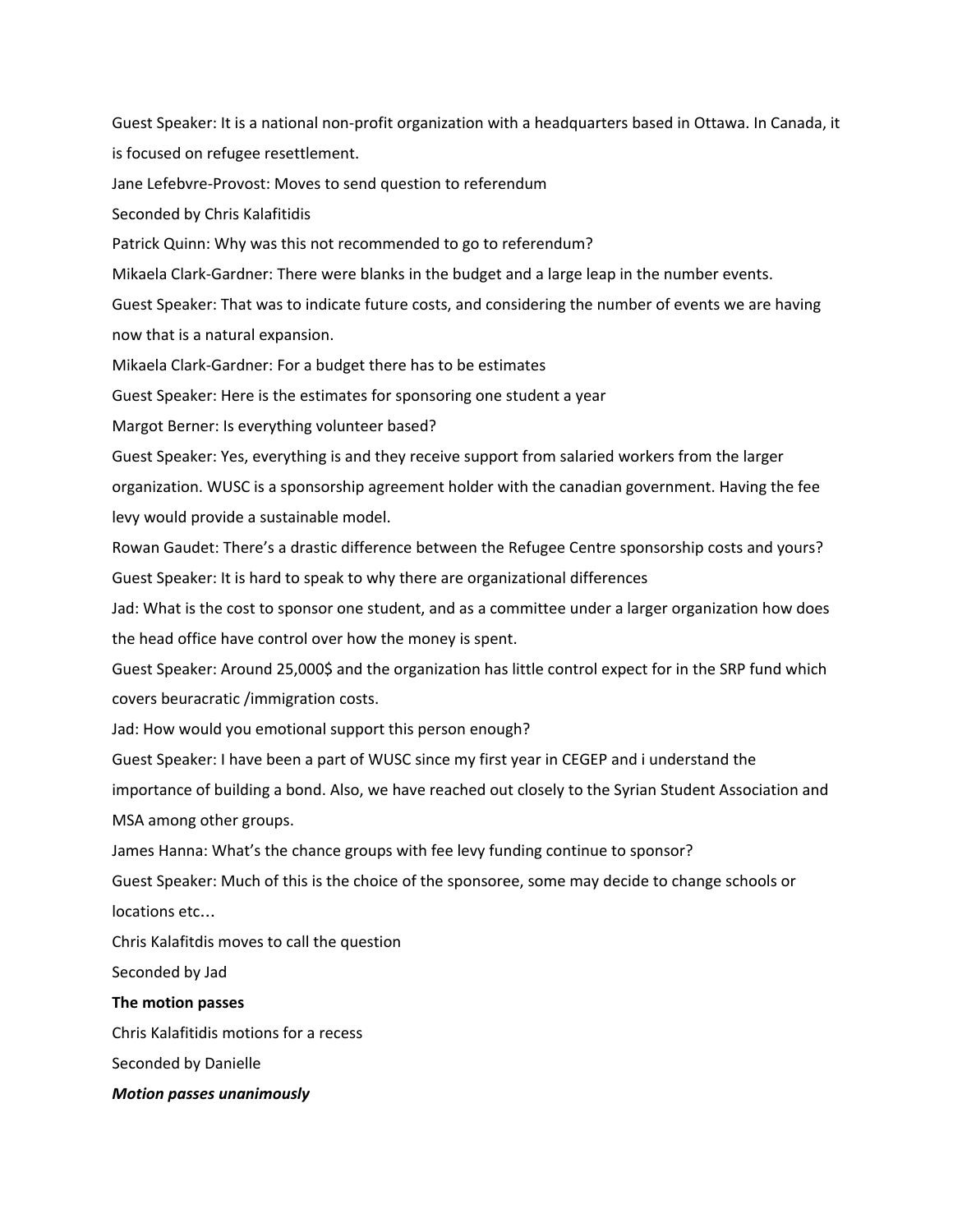### d) FASA VA-229 Proposal

#### *Guest presenter: Jordan Beaulieu*

Renovations for the VA-229 to provide a student space for fine arts students. John Hutton: Motions to provide financial support through the SSAELC fund Seconded by Sophie-Beauchamp Sophie-Beauchamp: How do you plan to provide healthy snacks through vending machine, a suggestion is to not use vending machines as they are provided through food services like Aramark Guest Speaker: That's a great idea and something we will definitely try to do Jane Lefebvre-Provost: What will be ongoing operational costs? Guest Speaker: These will be determined later on and voted on at the beginning of the term. James Hanna: I think this is exactly what the SSAELC fund was designed for Samantha Candido: Will there be security cameras? Guest Speaker: There never has been, but we will ask students Sophie Beauchamp: Motions to call the question Seconded by Margot Berner Opposed by Jane Lefebvre-Provost *Motion Passes* **Vote** For: 13 Against: 0

Abstain: 0

Jane Lefebvre- Provost: Please keep in mind operational costs Margot Berner: The Concordia Food Coalition could provide healthy snacks

e) Food Autonomy Campaign Referendum Question Eduardo Malorni: What is a flex dollar Guest Speaker: It is money for residence residents through their student IDs that they can use at Aramark run places on campus Margot Berner: Aramark is a terrible food corporation James Hanna: monopolies result in poor food quality Chris Kalafitidis: Aramark is gross.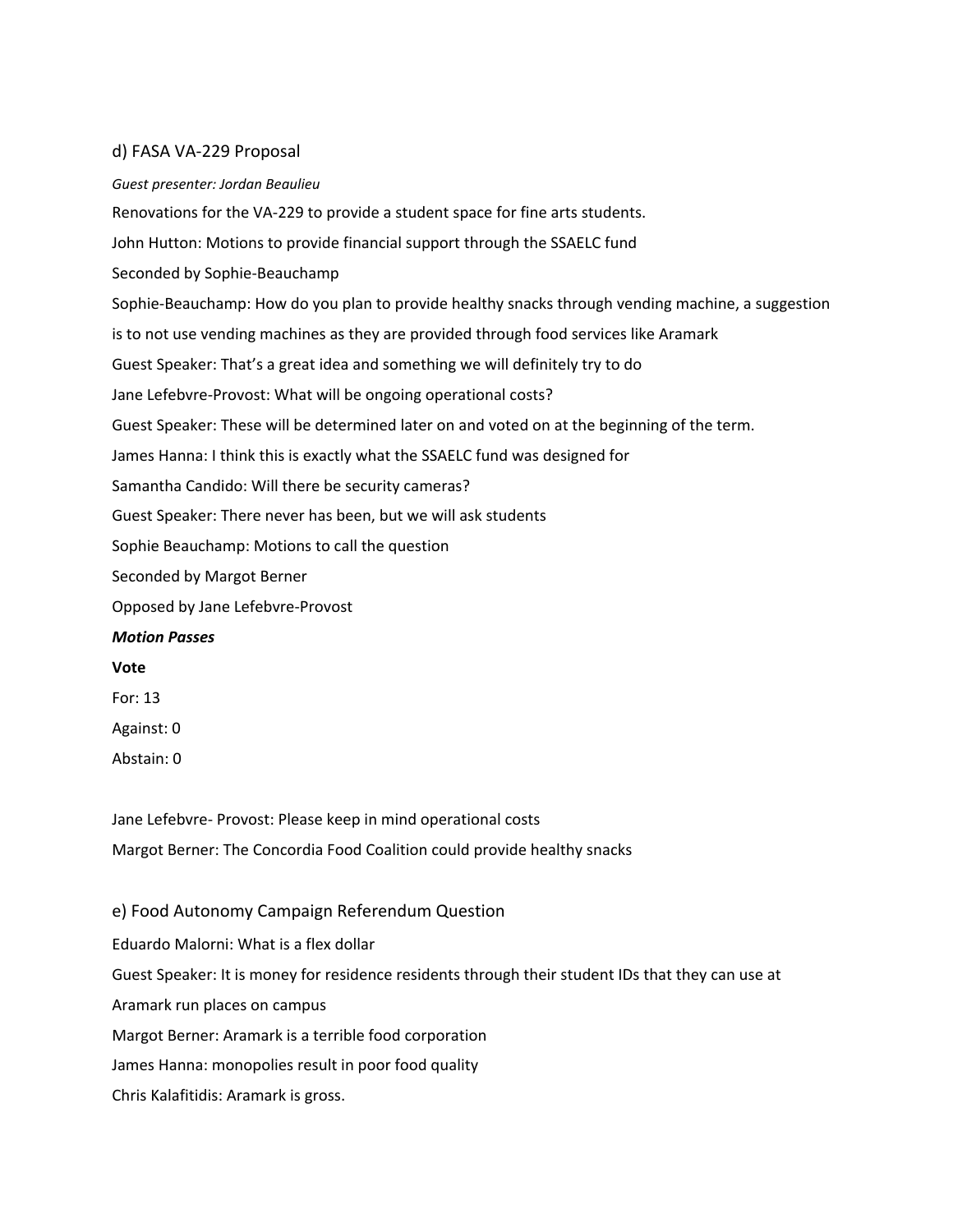Jane Lefebvre-Provost: Reminder to not audibly sigh or snicker when someone is talking. What aid is the FAC looking for from the CSU

Guest Speaker: Right now we are only asking for general support

f) Open Educational Resources Committee

## *(Lexi Searcy)*

OERS are freely available, educational resources that are created by faculty for particular courses.

Samantha Candido: Do the student representatives or contract librarians decide which faculties get the **OERS** 

Guest Speaker: We envision just putting out an open call

Sami: This is going to be extremely beneficial

Jane Lefebvre-Provost: Will funding solely be from library fund?

Guest Speaker: Yes, the library budget absorbs the costs for the librarian and the LSFC absorbs the grant costs.

James Hanna: This is good

Jane Lefebvre-Provost: When will this happen?

Guest Speaker: Our OER librarian has been hired she starts in March.

Rowan Gaudet: How much of a time committment would this be

Guest Speaker: minimum of 2-3 meeting a year but largely online correspondence

## g) Climate Mobilization Motion

*Motion & supporting docs attached (Rowan Gaudet)*

**Whereas** the Intergovernmental Panel on Climate Chang*e (IPCC) Special Report on Global Warming of 1.5C* warns that the impacts of 1.5 °C of warming above the pre-industrial average would be far less dangerous than raising the global temperature to 2

## °C.https://www.climat.be/files/4115/3900/0027/181008\_IPCC\_sr15\_spm.pdf

**Whereas** 2 °C of warming above the pre-industrial average risks locking in runaway climate change that would be absolutely catastrophic to human civilization. (https://www.pnas.org/content/115/33/8252 ) (https://www.cbc.ca/news/technology/un-warns-global-temperatures-rise-2100-1.4925170 )

**Whereas** according to the United Nations Environmental Programme 2018 Emissions Gap Report current action plans of governments around the world would lead to warming of 3 to 4 °C (https://wedocs.unep.org/bitstream/handle/20.500.11822/22070/EGR\_2017.pdf )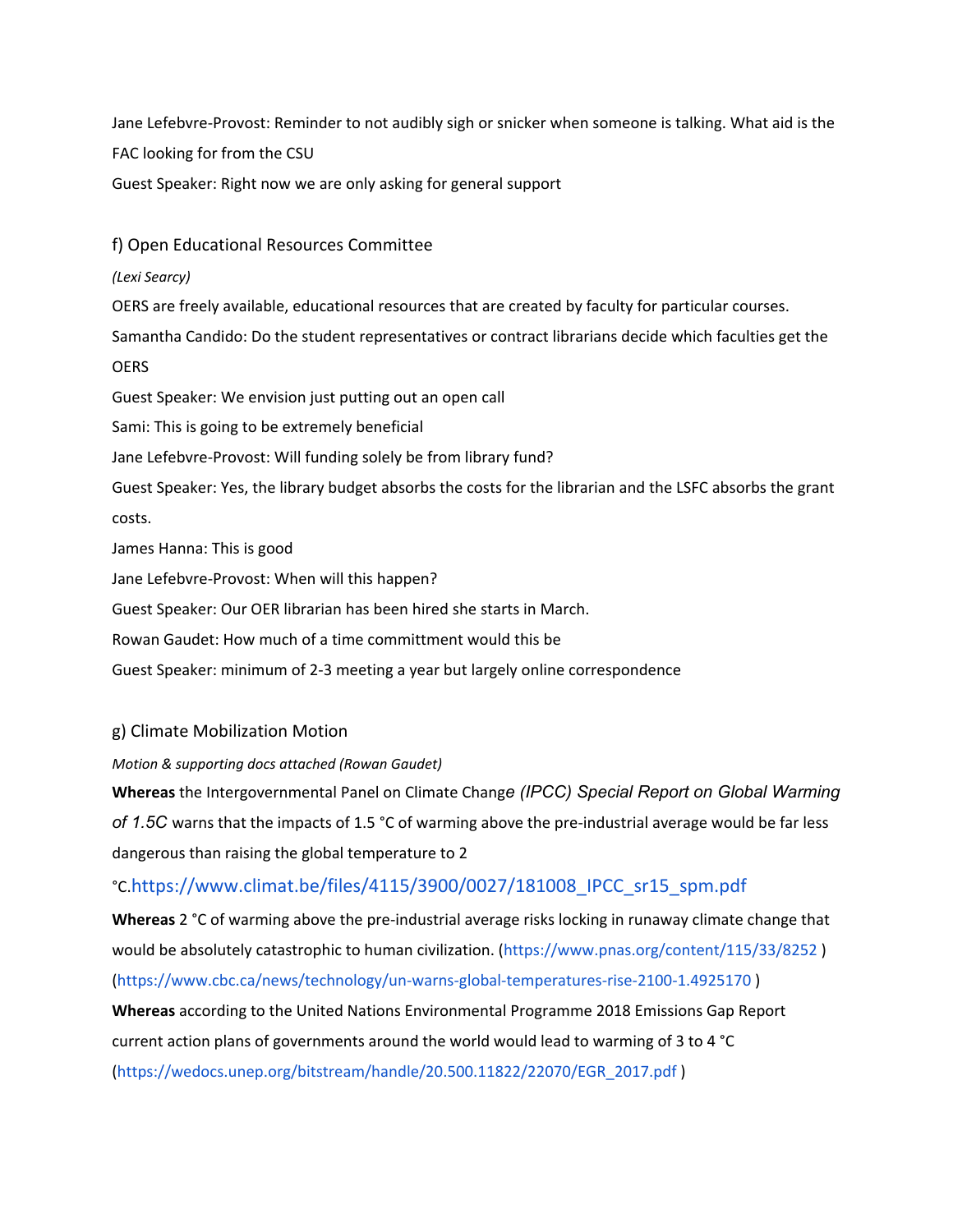**Whereas** according to a recent study published in Nature Communications if every government had a similar climate action plan as that of Canada the world temperature would increase by 5.1 °C. (https://www.nature.com/articles/s41467-018-07223-

9?fbclid=IwAR2xe3GGLxFeUeYmcAH4VRIRvodPDntOtD6BeHqUXU9WF9Jl2m-3c6MF1k8) (https://www.nationalobserver.com/2018/11/29/news/canadas-insufficient-climate-policieswould-help-increase-global-warming-5-c-study?fbclid=IwAR3y2JR7mhFg82I0Ps-ZnaR9xbCRkB9\_ymZ5FVBj3FPEHEBQdNebjATEeBw )

**Whereas** according to a recent Ipsos-Reid survey says 75% of respondents said Canada needs to do more on climate change.

(https://www.cbc.ca/news/technology/what-on-earth-newsletter-climate-change-action- 1.5000581) **Whereas** there is a significant mobilization of the population happening around the world for ambitious climate action.

(https://www.liberation.fr/planete/2019/01/31/qui-sont-les-jeunes-organisatrices-desgreves-pour-le-climat-dans-le-monde\_1706079)

**Whereas** in Quebec and across Canadian students including in elementary schools and high schools are already participating in class walkouts.

(https://ici.radio-canada.ca/nouvelle/1140550/greta-thunberg-cop24-sudbury-sophiamathur)

**Whereas** previous attempts to persuade governments have failed to get government to address climate change seriously and we are therefore required to escalate pressure tactics to force the hand of government

**Whereas** there is a global call for a climate strike on March 15th 2019 and September 27th 2019 and participation on those days is crucial to show unity amongst young people all over the world and strengthen our voice through collective action showing our dissatisfaction with current government policies

(https://www.ledevoir.com/societe/environnement/547460/une-premiere-greve-pour-le-climatprevue-le-15-mars-au-quebec)

(www.earth-strike.com)

**Whereas** students from universities and cegeps across are mobilizing for both climate strike dates. (https://www.ledevoir.com/societe/environnement/547460/une-premiere-greve-pour-le-climatprevue-le-15-mars-au-quebec)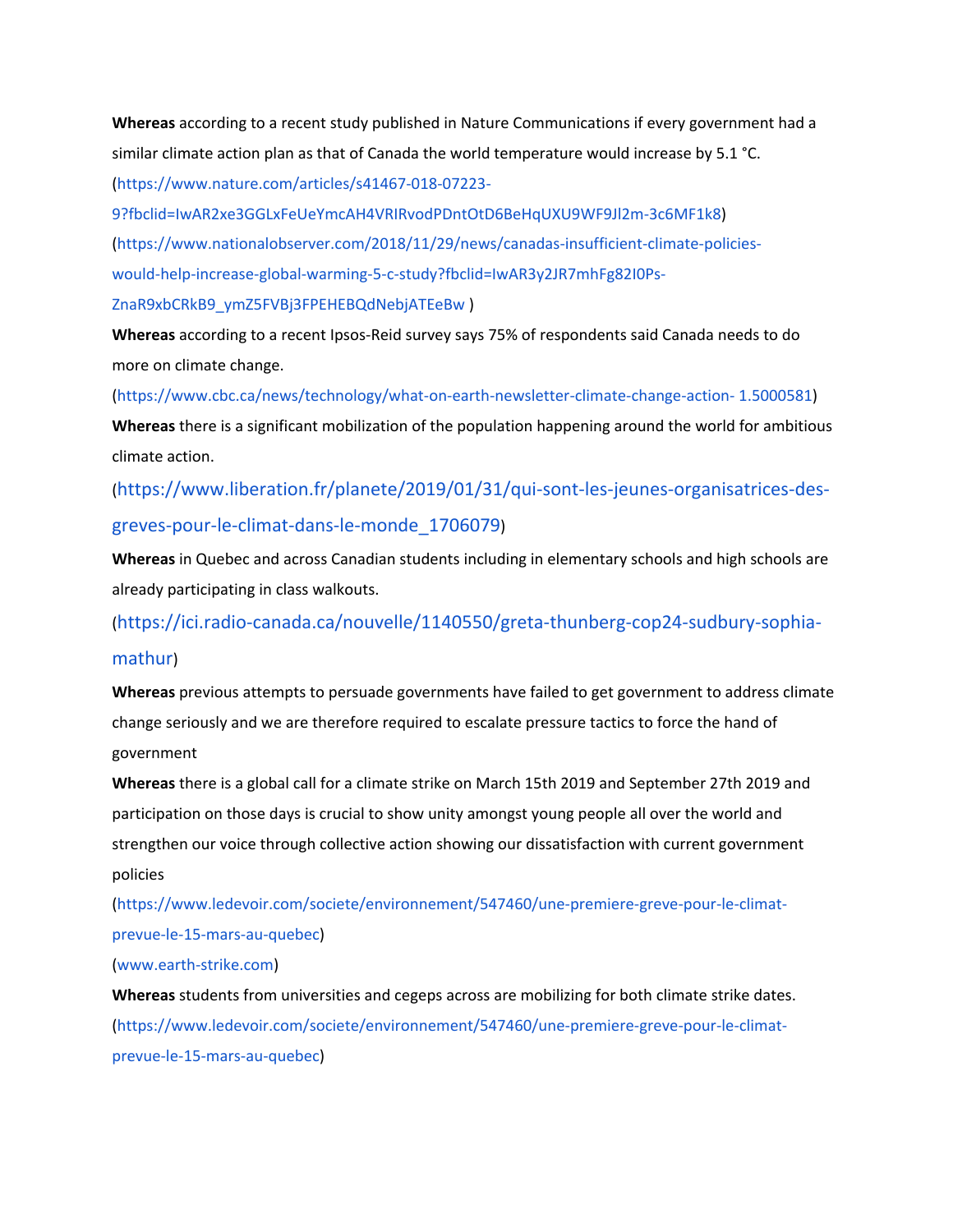**Whereas** progressive Democrats in the United States have put forward a 'Green New Deal proposal' based on the demands of the youth-led Sunrise Movement that would see the United States reach carbon neutrality by 2030.

(https://www.carbonbrief.org/explainer-why-some-us-democrats-want-a-green-new-deal-totackle-climate-change)

(https://www.theatlantic.com/science/archive/2019/02/aocgreen-new-deal-new-era-millennialclimate-politics/582295/)

**Whereas** the Concordia Student Union has in the Position Book the following positions:

11.2 That our society transition towards being fossil fuels free by 2050. [Adopted October 8, 2014] 11.3 That our university system be transformed to help in the transition towards a post-fossil fuel economy. [Adopted October 8, 2014]

11.5 That fossil fuel exploration and extraction projects on the territory of Quebec stop. [Adopted October 8, 2014]

11.6 That the emission of dangerous levels of greenhouse gases into the atmosphere be recognized as a crime against our environment, and against humanity. [Adopted October 8, 2014]

**Be It Resolved** That the CSU endorse and support the campaign ''La Planete s'Invite a l'Universite'', in line with supporting its positions from 11.2 to 11.6 of its Positions Book.

**Be It Further Resolved** That the CSU support the March 15th and September 27th 2019 school walk-out dates by sending emails strictly for the purpose to all undergraduate students, inviting all students to participate in these events.

**Be It Further Resolved** That the CSU put the referendum motion on the ballot for the 2019 CSU general election that updates its position book:

*That the CSU supports the IPCC (Intergovernmental Panel on Climate Change) Special Report on Global Warming of 1.5C's recommendation that "rapid, far-reaching and unprecedented changes in all aspects of society" be pursued to limit global warming to 1.5 degrees celsius. That the CSU support a Green New Deal type climate plan for Canada that would see Canada reach carbon neutrality by 2030 through a large scale mobilization of the entire economy at emergency speed.*

Jane Lefebvre-Provost: motions to remove the September 27th 2019 date Seconded by

Jane Lefebvre-Provost: this date is in the mandate of the next council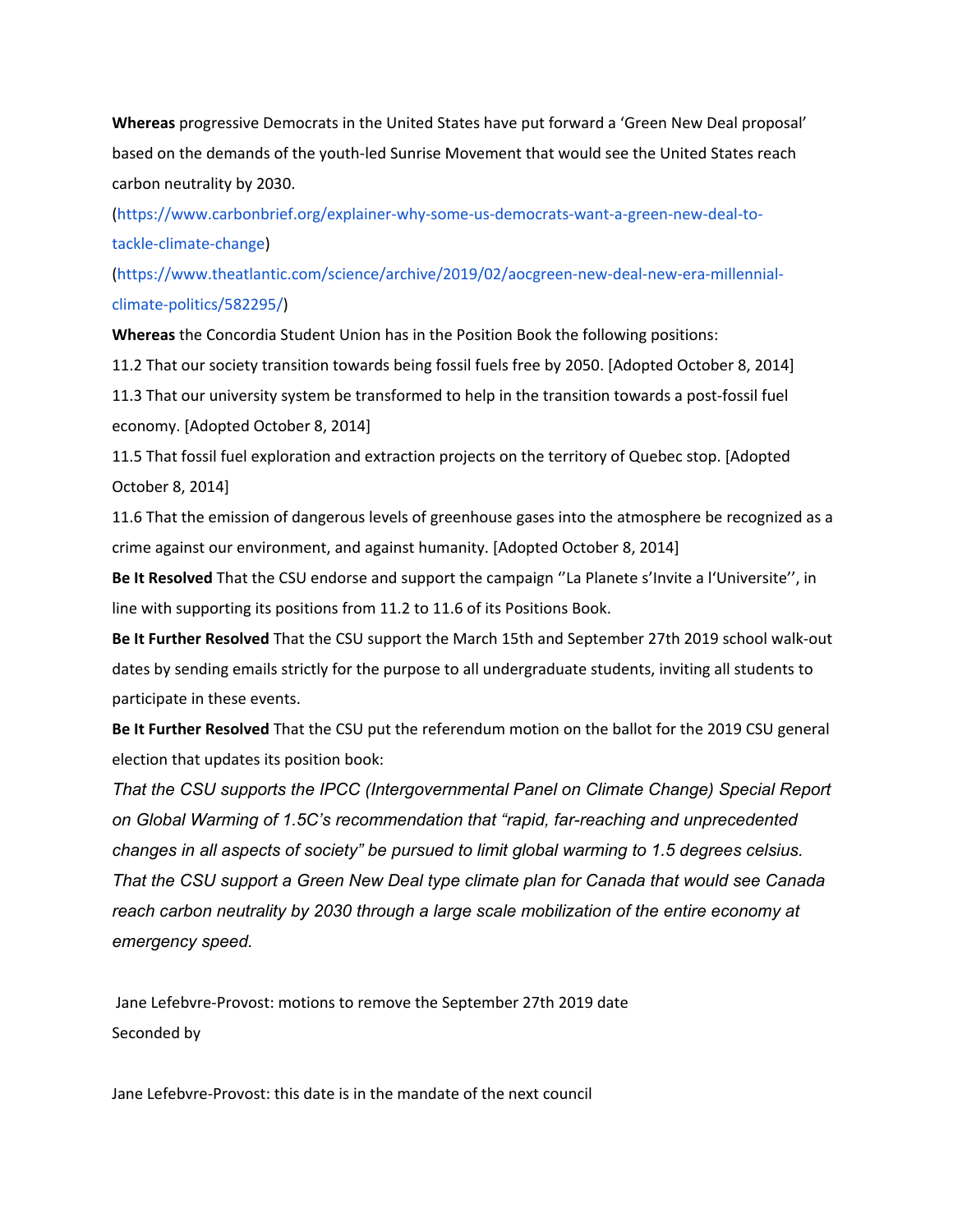Rowan Gaudet: All this motion does is call for online support by CSU Margot Berner: We make decisions in here that affect the future of the CSU so there is no issue James Hanna: I don't think it is right to force the next council to support this Sophie Hough-Martin: It is very common practice to adopt projects from previous council.

#### **Vote**

In favor: 6 Opposed: 6 Abstaintions: 2

James Hanna: This is a motion to disrupt the flow of classes and I am against it.

Sophie Hough-Martin: According to by-laws this is exactly what the CSU should be doing. Whatever your personal values are is not relevant.

John Hutton: According to statistics, we only have 11 years to prevent a huge climate crisis, frankly we need to move very quickly in order to change virtually every aspect of our economies. We are a union, union's go on strike.

Jane Lefebvre-Provost: In Quebec strikes work and this is a big tool we have as students

Margot motions to call the question Seconded by Patrick Quinn

**Vote**

In favor: 12

Opposed: 1

Abstain: 1

h) CSU Revised Budget

*CSU Finance Coordinator will present the CSU's revised budget (John Hutton)* Rowan Gaudet motions to approve the budget Seconded by Camille *Motion passes unanimously*

i) CSU CEO Report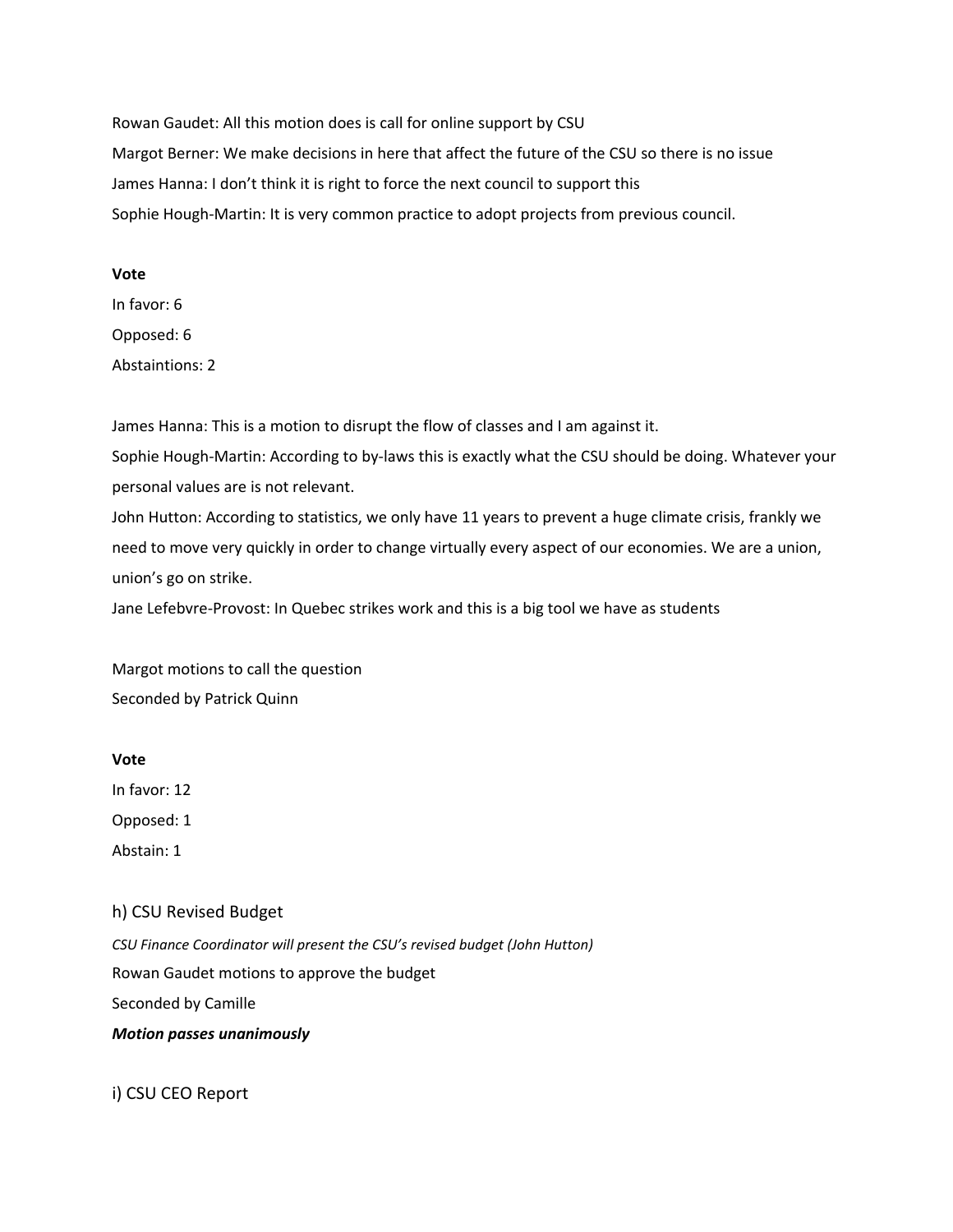*CSU CEO will present their report.*

## *6. Appointments*

*a) Loyola Committee (1 seat)* Samantha Candido self appoints Seconded by Margot Berner *Motion carries unanimously b) Elections & Participation Committee (3 seat) Chris Kalafitidis resigns from Elections & Participation Committee* Margot Berner: Councillors have pushed for this committee but have done no work Chris Kalafitidis: I was asked to resign if I considered running in election Patrick Quinn: Same as well John Hutton: I did previously say based on the policy the committee created it could be a conflict of interest Margot Berner: Motions to send documents by the elections & participants committee to the policy committee Jane Lefebvre- Provost: Strongly suggests that people do not pressure councillors to resign Sophie Beauchamp: I believe it is a clear conflict of interest Chris Kalafitidis: I do agree with Sophie that it is kind of sketchy, so I think it should be handled in council as allegedly there are people running also in policy committee Camille: I think we should delay it Patrick Quinn: Policy committee is going to have the same issue Sophie Beauchamp: Motions to extend 10 minutes Seconded by Patrick Quinn: calls the question

### **Vote**

For: 4

Opposed: 4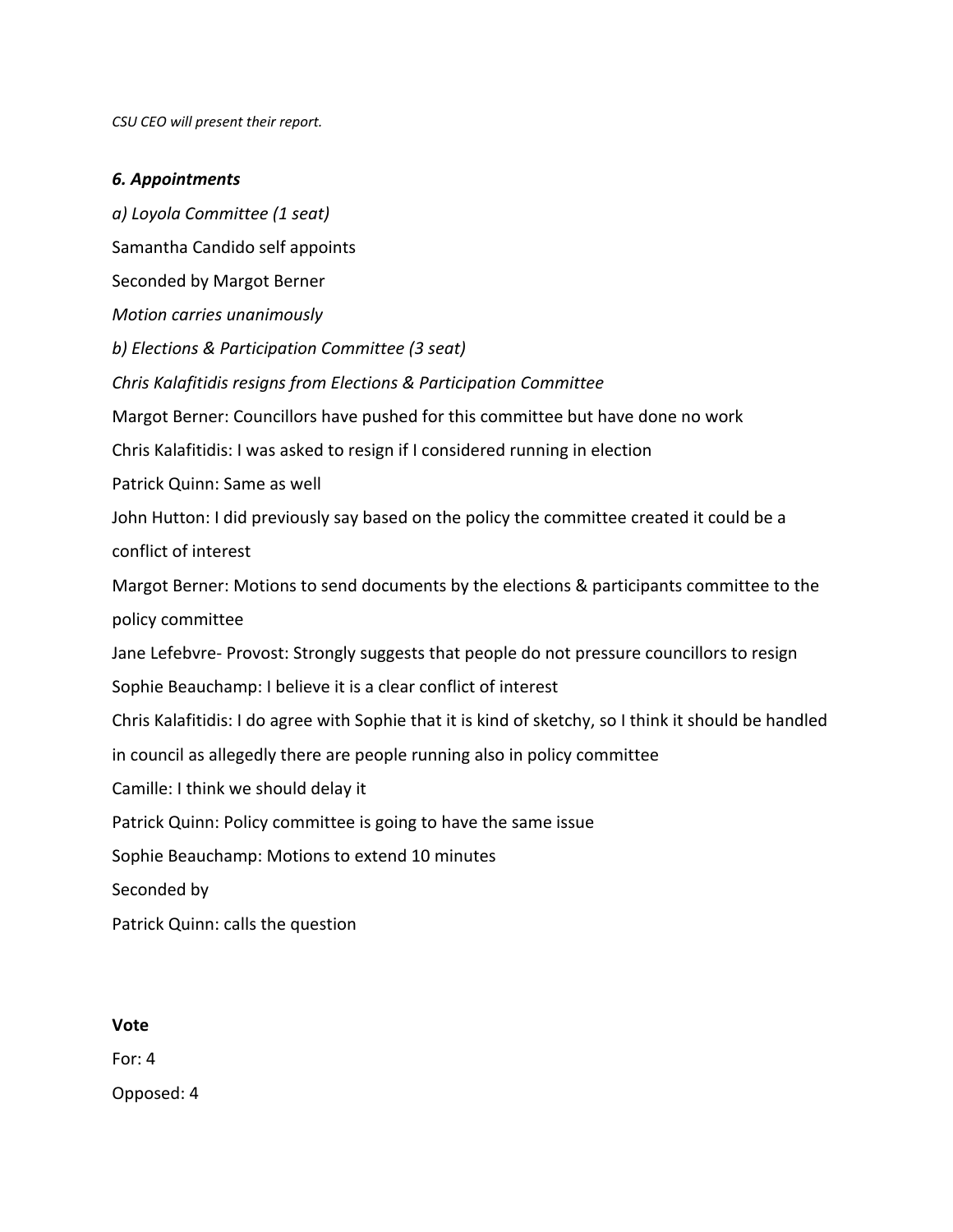### Abstain: 4

Margot Berner: If people are going to be on committees they need to do the work, not just let executives write the policies

 *c) Open Education Committee (2 seats)* Jane Lefebvre-Provost appoints Sam Miriello Danielle self appoints Seconded by Rowan Gaudet **Motion passes unanimously**

**7. New Business – Substantive** a) SSAELC Fund Loan to CSU *Motion is attached (John Hutton)*

John Hutton: **WHEREAS** in previous years the CSU reduced its fee levies at a time when expenses for CSU services and clubs were increasing, creating a structural deficit; and **WHEREAS** the CSU's ability to fund this structural deficit using its cash reserves was and is limited, and the CSU is on track at its current rate of spending to exhaust its cash reserves before they can be replenished when student fees are deposited in late August 2019; and **WHEREAS** the CSU has taken steps to resolve the structural deficit by restructuring its fee levy, and all the CSU departments will now generate enough fee levy revenues to fund their operations; and

**WHEREAS** despite the long-term fix to revenues, a short-term problem persists because without a cash infusion the CSU will be unable to keep up with its expenses for several months, risking leaving employees unpaid, services closed, bill left unpaid, or other problems;

**BE IT THEREFORE RESOLVED THAT the CSU Finance Committee recommend to Council that a loan to the CSU be made from the Student Space, Accessible Education, and Legal Contingency (SSAELC) Fund at terms to be negotiated between the CSU and SSAELC Fund**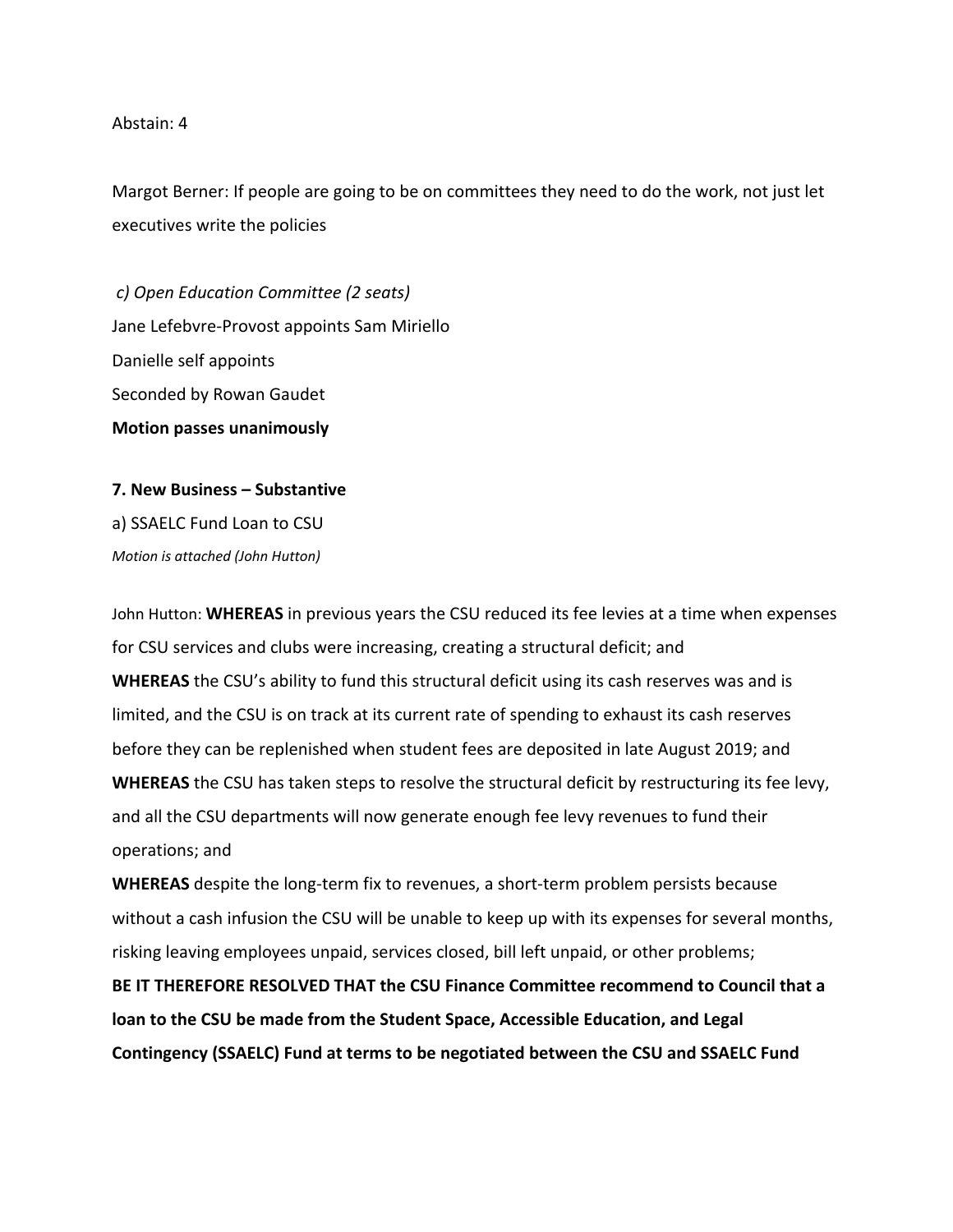**committee. The agreement between the CSU and SSAELC Fund Committee shall be brought to the Finance Committee for approval before it may be signed.**

**BE IT FURTHER RESOLVED THAT the CSU Council affirms that while borrowing funds from the SSAELC fund to cover operational costs is deemed necessary in this particular case due to the inherited financial challenges resulting from an intentional levy decrease, this shall not be used as a precedent for the future and the SSAELC Fund is to be used only for its intended purposes.**

## **Vote**

In Favor: 13

Opposed: 0

Abstain: 0

## b) Appointments Committee

*Allowing the Appointments Committee to appoint a CEO and JB Member*

Lexi Searcy: Whereas the CSU is in need of Chief Electoral Officer for the upcoming general elections and another member of the Judicial Board.

Whereas the CSU has received several complaints regarding the procedure of holding interviews during council meetings

Whereas the CSU appointments committee has both capacity and established procedure to interview and select candidates

Be it resolved that the appointments committee be mandated to interview both the CEO candidates and Judicial Board candidates

Be it further resolved that the appointments committee be given the right to appoint the Chief Electoral **Officer** 

Be it further resolved that the appointments committee be given the right to appoint a new Judicial Board Member notwithstanding Standing regulation 279

Eduardo Malorni: I think this is bad practice and would stand a dangerous precedent Jane Lefebvre- Provost: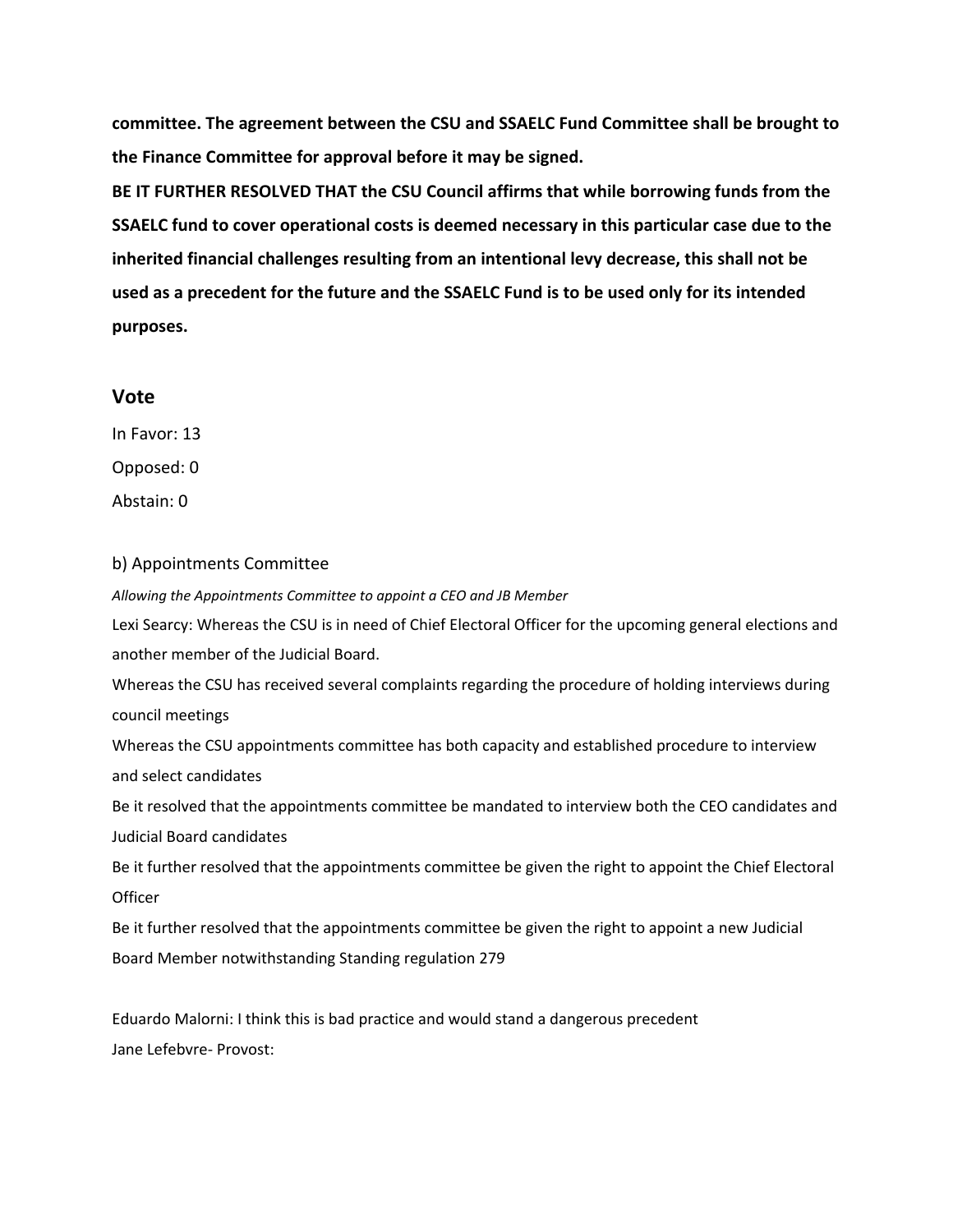Camille: We have been told by candidates that it was stressful and unprofessional to be interviewed by a huge group of people Jane Lefebvre- Provost: Motions to extend by 15 minutes Eduardo Malorni: The judicial board is basically like the supreme court, and I believe it should go through council which is like the house of commons Sophie Beauchamp: calls the question

#### **Vote**

In favor: 9 Against: 3

Abstain:0

**Motion carries**

## c) Elections: Policies

This motion aims to replace the current election regulations with an elections policy that will be reviewed at the *latest in Fall 2019*

Patrick Quinn: **BE IT RESOLVED** that "BOOK VII – ELECTIONS AND REFERENDUM REGULATIONS" of the Concordia Student Union Standing Regulations be repealed and replaced with the elections policy entitled "BOOK VII -- ELECTIONS AND REFERENDUM POLICY" that was drafted by the Elections and Participation Committee.

John Hutton: motions to amend repealed and replaced to solely replace Carries unanimously **Vote** For: 12 Against: 0 Abstain: 2 Jane: Motions to extend another 10 minutes Seconded by d) Elections: Competitive Lowering the amount of signatures from 45 to 25 for Council seats in our elections and clarifying where *independent students can get signatures from (Patrick Quinn & Christopher Kalafatidis)* Sophie Hough-Martin moves to table